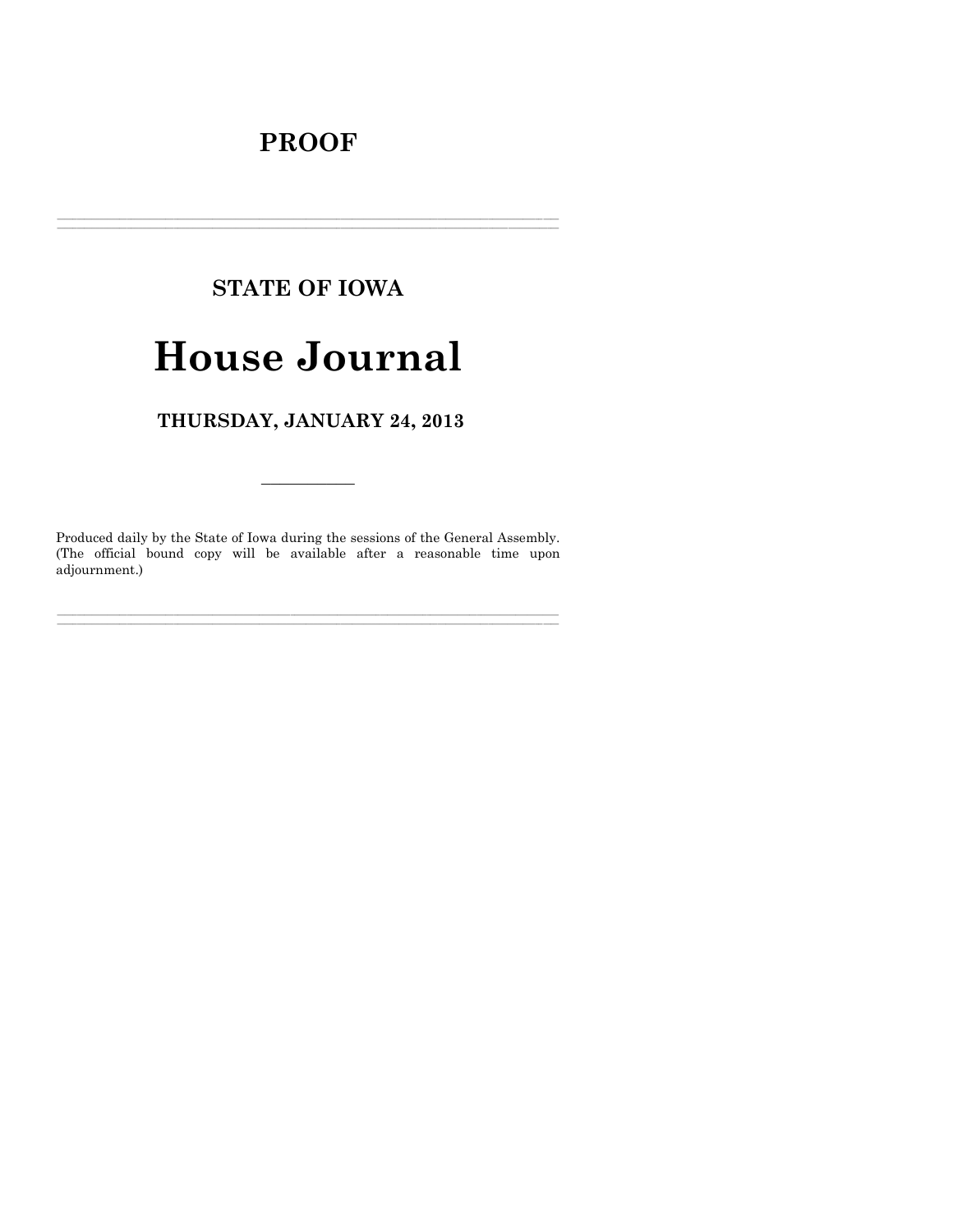# **JOURNAL OF THE HOUSE**

Eleventh Calendar Day - Eighth Session Day

Hall of the House of Representatives Des Moines, Iowa, Thursday, January 24, 2013

The House met pursuant to adjournment at 8:33 a.m., Speaker Paulsen in the chair.

Prayer was offered by Pastor Kerry Jech, New Hope Christian Church, Marshalltown. He was the guest of Representative Fisher of Tama County.

#### PLEDGE OF ALLEGIANCE

The Pledge of Allegiance was led by Matthew Cole, Page from Ankeny.

The Journal of Wednesday, January 23, 2013, was approved.

#### INTRODUCTION OF BILLS

**[House File 61,](http://coolice.legis.state.ia.us/Cool-ICE/default.asp?Category=billinfo&Service=Billbook&frame=1&GA=85&hbill=HF61)** by M. Smith, a bill for an act providing for ongoing absentee voter status.

Read first time and referred to committee on **State Government.**

**[House File 62,](http://coolice.legis.state.ia.us/Cool-ICE/default.asp?Category=billinfo&Service=Billbook&frame=1&GA=85&hbill=HF62)** by M. Smith, a bill for an act relating to delivery of absentee ballots to veterans who are residents or patients of certain health care facilities and hospitals.

Read first time and referred to committee on **State Government.**

**[House File 63,](http://coolice.legis.state.ia.us/Cool-ICE/default.asp?Category=billinfo&Service=Billbook&frame=1&GA=85&hbill=HF63)** by M. Smith, a bill for an act relating to delivery of absentee ballots to certain health care facilities and hospitals.

Read first time and referred to committee on **State Government.**

**[House File 64,](http://coolice.legis.state.ia.us/Cool-ICE/default.asp?Category=billinfo&Service=Billbook&frame=1&GA=85&hbill=HF64)** by M. Smith, a bill for an act relating to voting by persons in certain health care facilities and hospitals.

Read first time and referred to committee on **State Government.**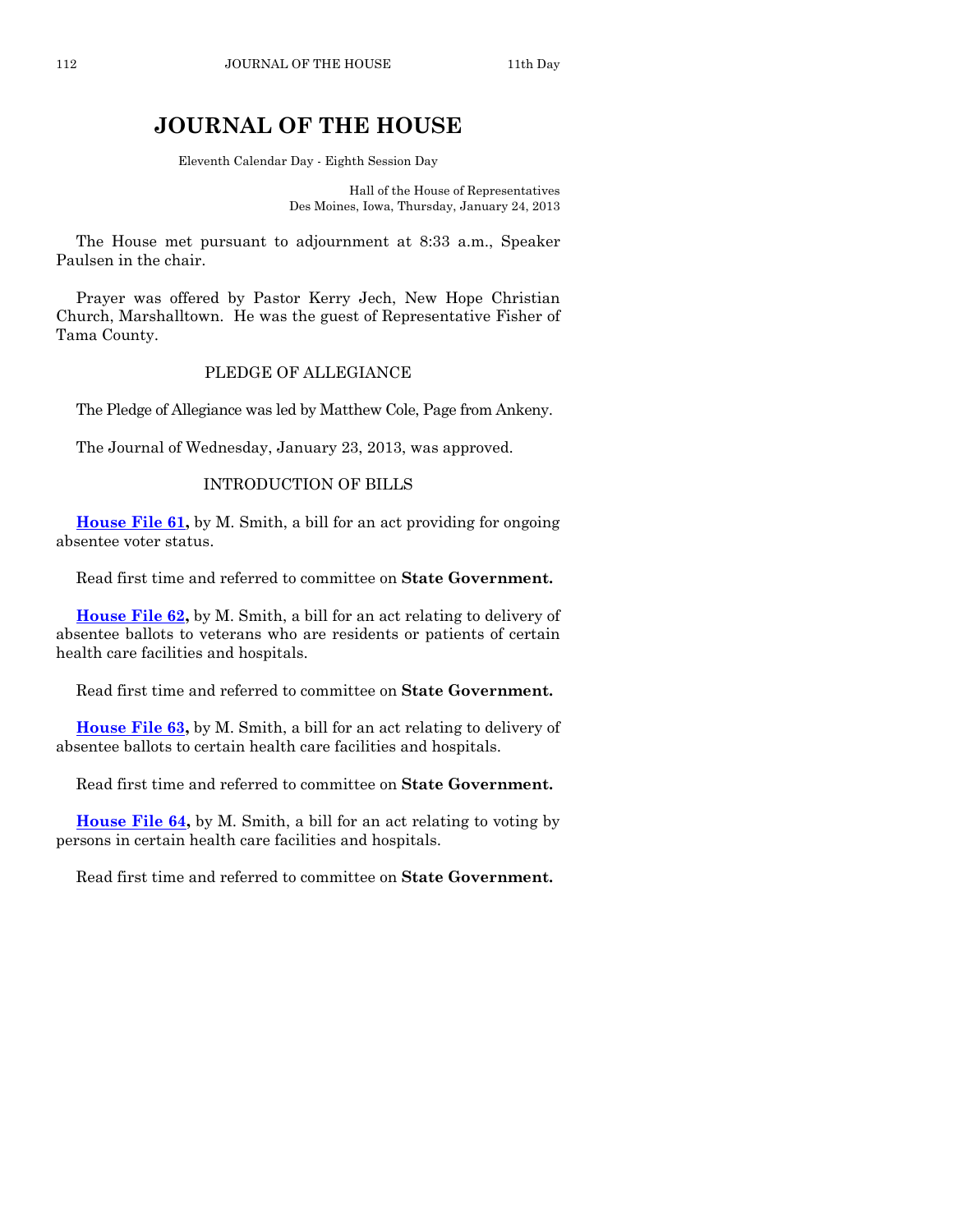**[House File 65,](http://coolice.legis.state.ia.us/Cool-ICE/default.asp?Category=billinfo&Service=Billbook&frame=1&GA=85&hbill=HF65)** by Grassley, a bill for an act relating to the implementation of federal statute, regulation, or policy by state administrative agencies.

Read first time and referred to committee on **State Government.**

**[House File 66,](http://coolice.legis.state.ia.us/Cool-ICE/default.asp?Category=billinfo&Service=Billbook&frame=1&GA=85&hbill=HF66)** by Watts, Pettengill, Schultz, Fry, Alons, L. Miller, Windschitl, Landon, Sheets, Bacon, Heartsill, Soderberg, Shaw, Highfill, Koester, Hess, R. Taylor, Hagenow, Huseman, Dolecheck, Klein, Fisher, Salmon, Vander Linden, Rogers, Hanusa, and Brandenburg, a bill for an act to prohibit the state and all political subdivisions from supporting or participating in any action relating to the United Nations Agenda 21 proposal to impose sustainable development principles and practices on state and local governments.

Read first time and referred to committee on **State Government.**

**[House File 67,](http://coolice.legis.state.ia.us/Cool-ICE/default.asp?Category=billinfo&Service=Billbook&frame=1&GA=85&hbill=HF67)** by Wolfe and R. Olson, a bill for an act relating to elimination of the authorization for a court to order the payment of a postsecondary education subsidy in dissolution of marriage proceedings.

Read first time and referred to committee on **Judiciary.**

**[House File 68,](http://coolice.legis.state.ia.us/Cool-ICE/default.asp?Category=billinfo&Service=Billbook&frame=1&GA=85&hbill=HF68)** by J. Smith and Hess, a bill for an act extending a provision relating to the use of certain increases in watercraft registration fees by the natural resource commission.

Read first time and referred to committee on **Natural Resources.**

#### [HOUSE FILE 65](http://coolice.legis.state.ia.us/Cool-ICE/default.asp?Category=billinfo&Service=Billbook&frame=1&GA=85&hbill=HF65) REREFERRED

The Speaker announced that [House File 65,](http://coolice.legis.state.ia.us/Cool-ICE/default.asp?Category=billinfo&Service=Billbook&frame=1&GA=85&hbill=HF65) previously referred to committee on **State Government** was rereferred to committee on **Economic Development**.

#### HOUSE STUDY BILL COMMITTEE ASSIGNMENTS

#### **[H.S.B. 47](http://coolice.legis.state.ia.us/Cool-ICE/default.asp?Category=billinfo&Service=Billbook&frame=1&GA=85&hbill=HSB47) Human Resources**

Relating to the transfer of assets under the Medicaid program.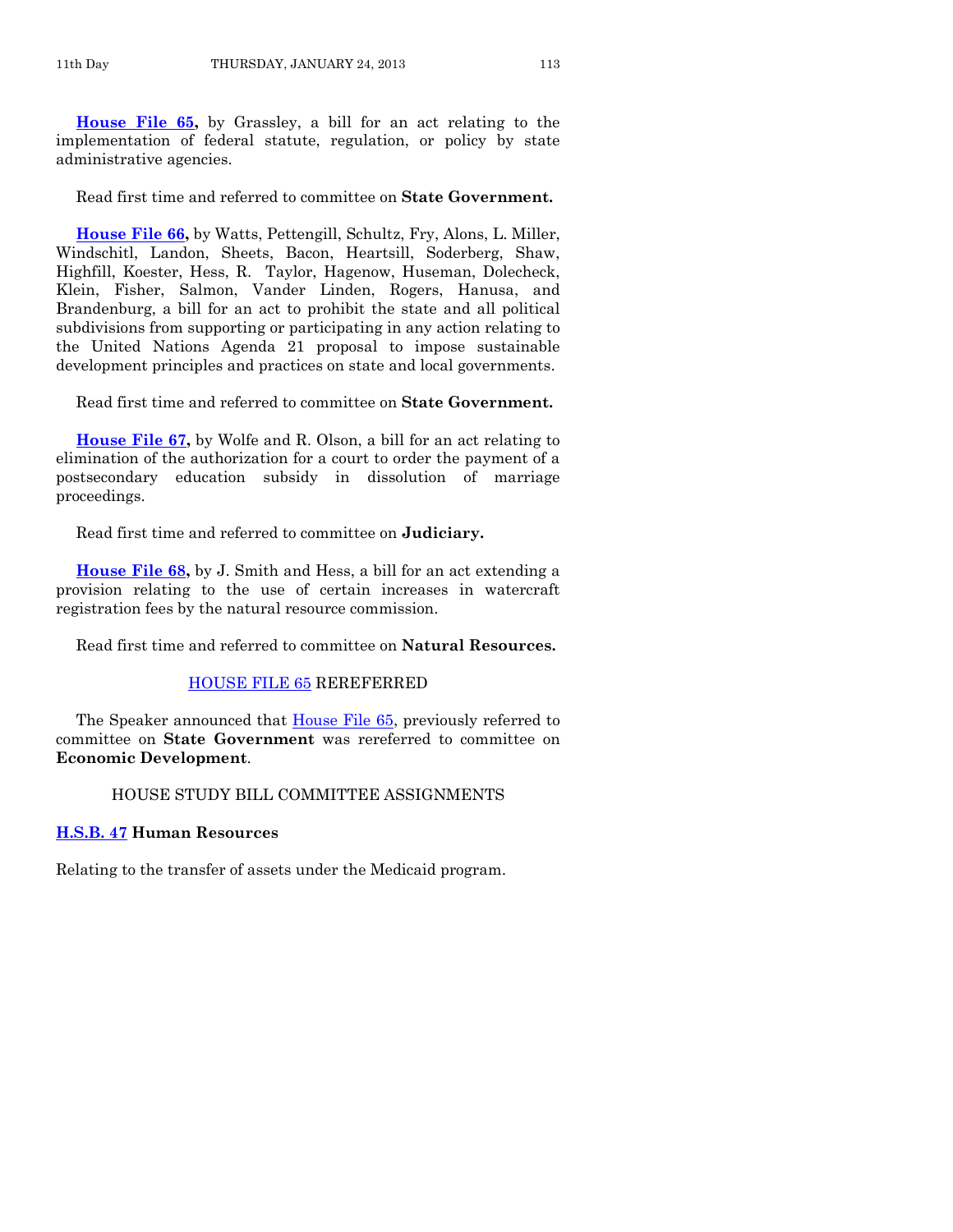#### **[H.S.B. 48](http://coolice.legis.state.ia.us/Cool-ICE/default.asp?Category=billinfo&Service=Billbook&frame=1&GA=85&hbill=HSB48) Human Resources**

Relating to the licensure of ambulatory surgical centers, providing fees and penalties, and including effective date provisions.

#### **[H.S.B. 49](http://coolice.legis.state.ia.us/Cool-ICE/default.asp?Category=billinfo&Service=Billbook&frame=1&GA=85&hbill=HSB49) Public Safety**

Establishing a child endangerment offense for the mother of a newborn child who caused an illegal drug to be present in the newborn child's body, and providing a penalty.

#### **[H.S.B. 50](http://coolice.legis.state.ia.us/Cool-ICE/default.asp?Category=billinfo&Service=Billbook&frame=1&GA=85&hbill=HSB50) Commerce**

Increasing civil penalties applicable to specified pipeline safety violations.

# **[H.S.B.](http://coolice.legis.state.ia.us/Cool-ICE/default.asp?Category=billinfo&Service=Billbook&frame=1&GA=85&hbill=HSB51) 51 Public Safety**

Requiring a person convicted of or receiving a deferred judgment for an aggravated misdemeanor to submit a DNA sample and including effective date provisions.

# **[H.S.B. 52](http://coolice.legis.state.ia.us/Cool-ICE/default.asp?Category=billinfo&Service=Billbook&frame=1&GA=85&hbill=HSB52) Public Safety**

Relating to the controlled substance of marijuana, providing a penalty, and including an effective date provision.

# **[H.S.B. 53](http://coolice.legis.state.ia.us/Cool-ICE/default.asp?Category=billinfo&Service=Billbook&frame=1&GA=85&hbill=HSB53) Public Safety**

Relating to the confidentiality of information filed with the court for the purpose of securing an arrest warrant.

# **[H.S.B. 54](http://coolice.legis.state.ia.us/Cool-ICE/default.asp?Category=billinfo&Service=Billbook&frame=1&GA=85&hbill=HSB54) Public Safety**

Relating to the possession of certain products with the intent to use the products to manufacture a controlled substance, and making penalties applicable.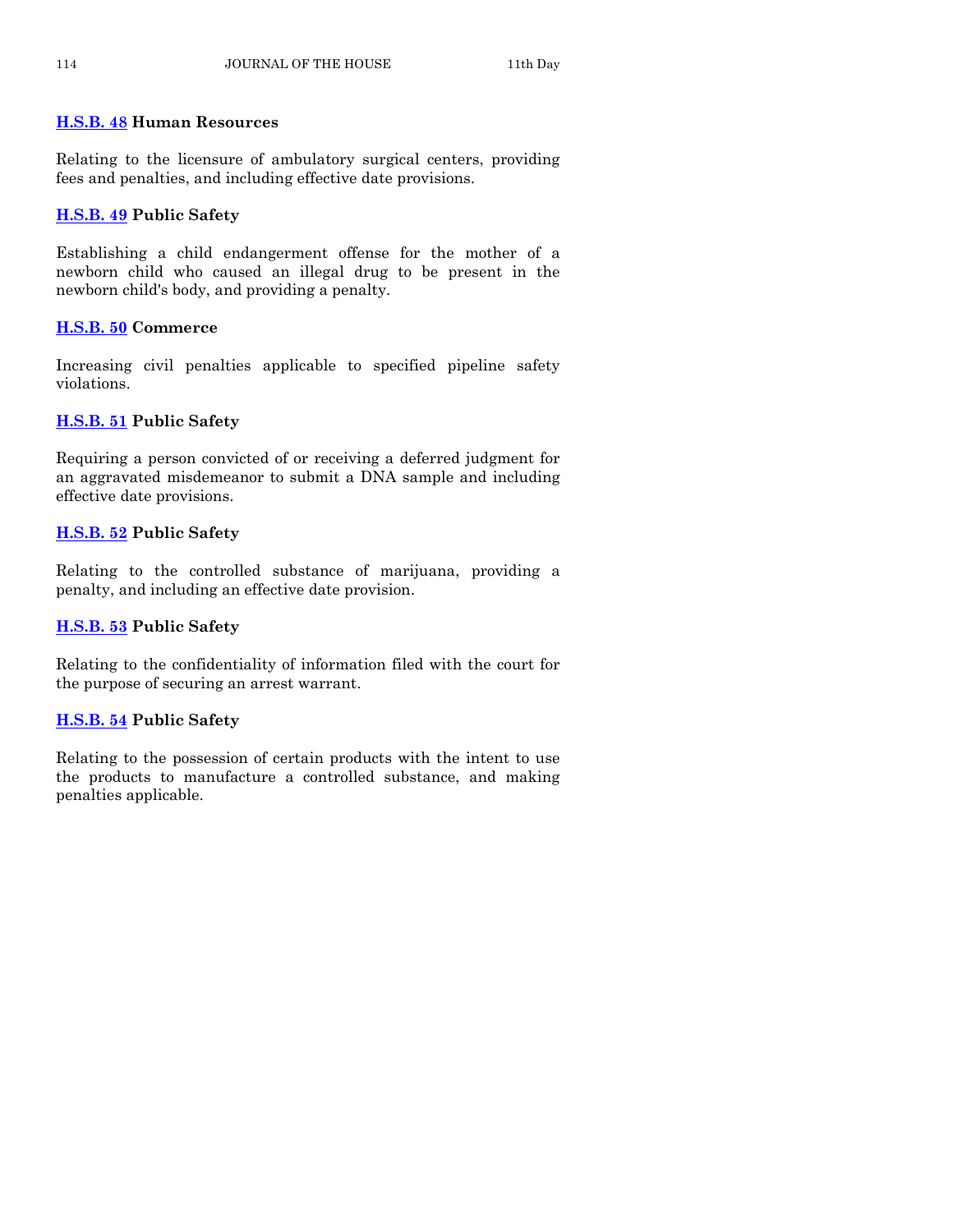#### **[H.S.B. 55](http://coolice.legis.state.ia.us/Cool-ICE/default.asp?Category=billinfo&Service=Billbook&frame=1&GA=85&hbill=HSB55) Public Safety**

Relating to the excise tax on unlawful dealing in certain substances by adding new taxable substances and tax rates, modifying the taxation and rates of currently taxable substances, and making penalties applicable.

#### **[H.S.B. 56](http://coolice.legis.state.ia.us/Cool-ICE/default.asp?Category=billinfo&Service=Billbook&frame=1&GA=85&hbill=HSB56) Transportation**

Relating to the renewal of driver's licenses electronically and including effective date provisions.

#### **[H.S.B. 57](http://coolice.legis.state.ia.us/Cool-ICE/default.asp?Category=billinfo&Service=Billbook&frame=1&GA=85&hbill=HSB57) State Government**

Authorizing charitable giving payroll deductions for community college employees.

#### **[H.S.B. 58](http://coolice.legis.state.ia.us/Cool-ICE/default.asp?Category=billinfo&Service=Billbook&frame=1&GA=85&hbill=HSB58) State Government**

Concerning charity beer and wine auctions.

#### **[H.S.B. 59](http://coolice.legis.state.ia.us/Cool-ICE/default.asp?Category=billinfo&Service=Billbook&frame=1&GA=85&hbill=HSB59) State Government**

Providing for the licensing of polysomnographic technologists and providing for a penalty.

#### **[H.S.B. 60](http://coolice.legis.state.ia.us/Cool-ICE/default.asp?Category=billinfo&Service=Billbook&frame=1&GA=85&hbill=HSB60) Judiciary**

Relating to the failure to wear a motor vehicle safety belt or safety harness or use a motor vehicle child restraint system.

#### SUBCOMMITTEE ASSIGNMENTS

#### **[House File 61](http://coolice.legis.state.ia.us/Cool-ICE/default.asp?Category=billinfo&Service=Billbook&frame=1&GA=85&hbill=HF61)**

State Government: Watts, Chair; Kajtazovic and L. Miller.

#### **[House File 64](http://coolice.legis.state.ia.us/Cool-ICE/default.asp?Category=billinfo&Service=Billbook&frame=1&GA=85&hbill=HF64)**

State Government: Drake, Chair; Koester and Steckman.

#### **[House File 66](http://coolice.legis.state.ia.us/Cool-ICE/default.asp?Category=billinfo&Service=Billbook&frame=1&GA=85&hbill=HF66)**

State Government: Watts, Chair; Pettengill and T. Taylor.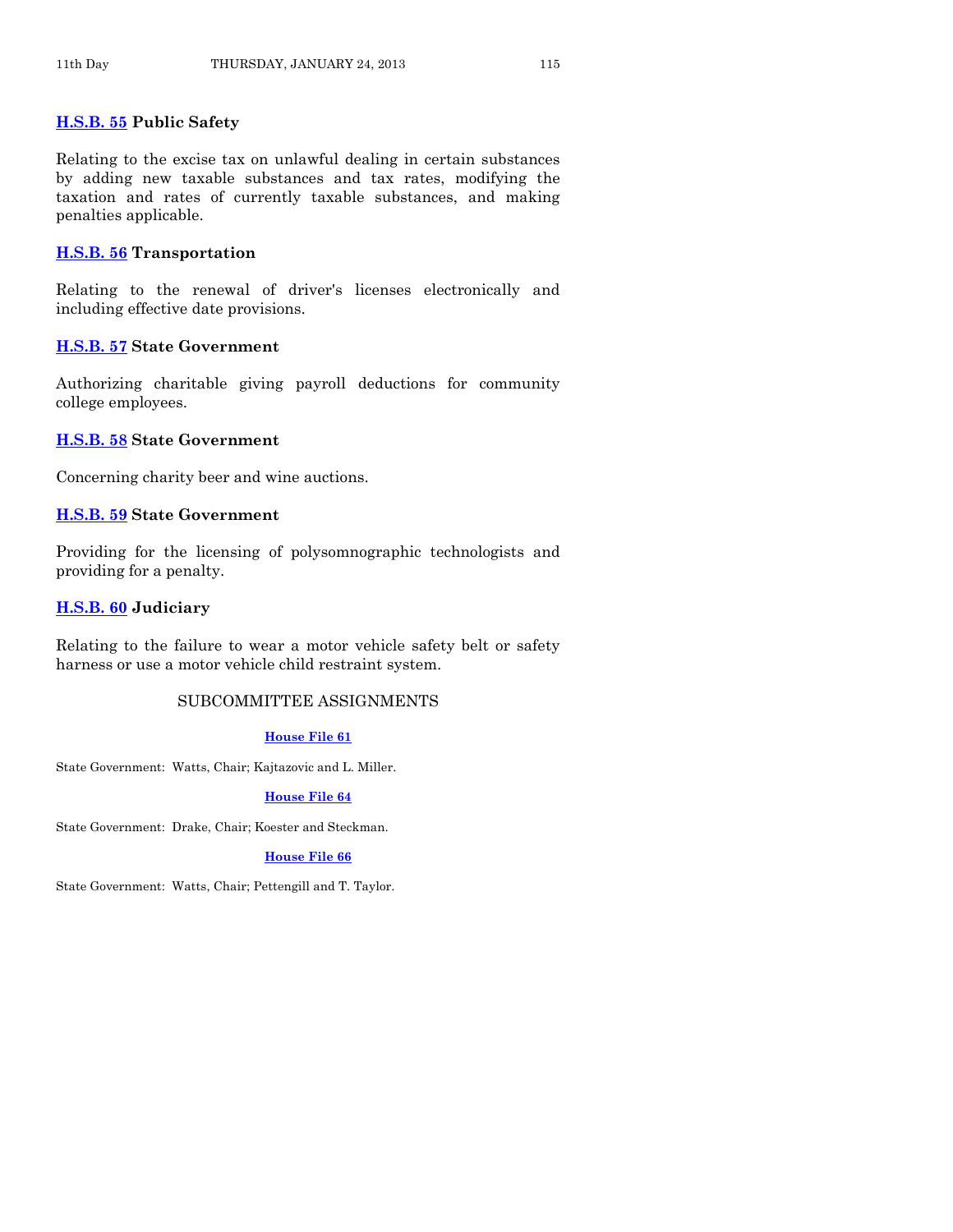# HOUSE STUDY BILL SUBCOMMITTEE ASSIGNMENTS

#### **[House Study Bill 47](http://coolice.legis.state.ia.us/Cool-ICE/default.asp?Category=billinfo&Service=Billbook&frame=1&GA=85&hbill=HSB47)**

Human Resources: Lofgren, Chair; Dawson and Landon.

#### **[House Study Bill 48](http://coolice.legis.state.ia.us/Cool-ICE/default.asp?Category=billinfo&Service=Billbook&frame=1&GA=85&hbill=HSB48)**

Human Resources: L. Miller, Chair; Fry and Hunter.

#### **[House Study Bill 49](http://coolice.legis.state.ia.us/Cool-ICE/default.asp?Category=billinfo&Service=Billbook&frame=1&GA=85&hbill=HSB49)**

Public Safety: Klein, Chair; Brandenburg and Wolfe.

#### **[House Study Bill 50](http://coolice.legis.state.ia.us/Cool-ICE/default.asp?Category=billinfo&Service=Billbook&frame=1&GA=85&hbill=HSB50)**

Commerce: Landon, Chair; Kressig and R. Taylor.

#### **[House Study Bill 51](http://coolice.legis.state.ia.us/Cool-ICE/default.asp?Category=billinfo&Service=Billbook&frame=1&GA=85&hbill=HSB51)**

Public Safety: Klein, Chair; Gaines and Sands.

#### **[House Study Bill 52](http://coolice.legis.state.ia.us/Cool-ICE/default.asp?Category=billinfo&Service=Billbook&frame=1&GA=85&hbill=HSB52)**

Public Safety: Klein, Chair; Brandenburg and R. Olson.

#### **[House Study Bill 53](http://coolice.legis.state.ia.us/Cool-ICE/default.asp?Category=billinfo&Service=Billbook&frame=1&GA=85&hbill=HSB53)**

Public Safety: Salmon, Chair; Dawson and Shaw.

#### **[House Study Bill 54](http://coolice.legis.state.ia.us/Cool-ICE/default.asp?Category=billinfo&Service=Billbook&frame=1&GA=85&hbill=HSB54)**

Public Safety: Brandenburg, Chair; R. Olson and Rayhons.

#### **[House Study Bill 55](http://coolice.legis.state.ia.us/Cool-ICE/default.asp?Category=billinfo&Service=Billbook&frame=1&GA=85&hbill=HSB55)**

Public Safety: Fry, Chair; Muhlbauer and Sands.

#### **[House Study Bill 57](http://coolice.legis.state.ia.us/Cool-ICE/default.asp?Category=billinfo&Service=Billbook&frame=1&GA=85&hbill=HSB57)**

State Government: Koester, Chair; Costello and Steckman.

#### **[House Study Bill 58](http://coolice.legis.state.ia.us/Cool-ICE/default.asp?Category=billinfo&Service=Billbook&frame=1&GA=85&hbill=HSB58)**

State Government: L. Miller, Chair; Lensing and Stanerson.

#### **[House Study Bill 59](http://coolice.legis.state.ia.us/Cool-ICE/default.asp?Category=billinfo&Service=Billbook&frame=1&GA=85&hbill=HSB59)**

State Government: L. Miller, Chair; Stanerson and Winckler.